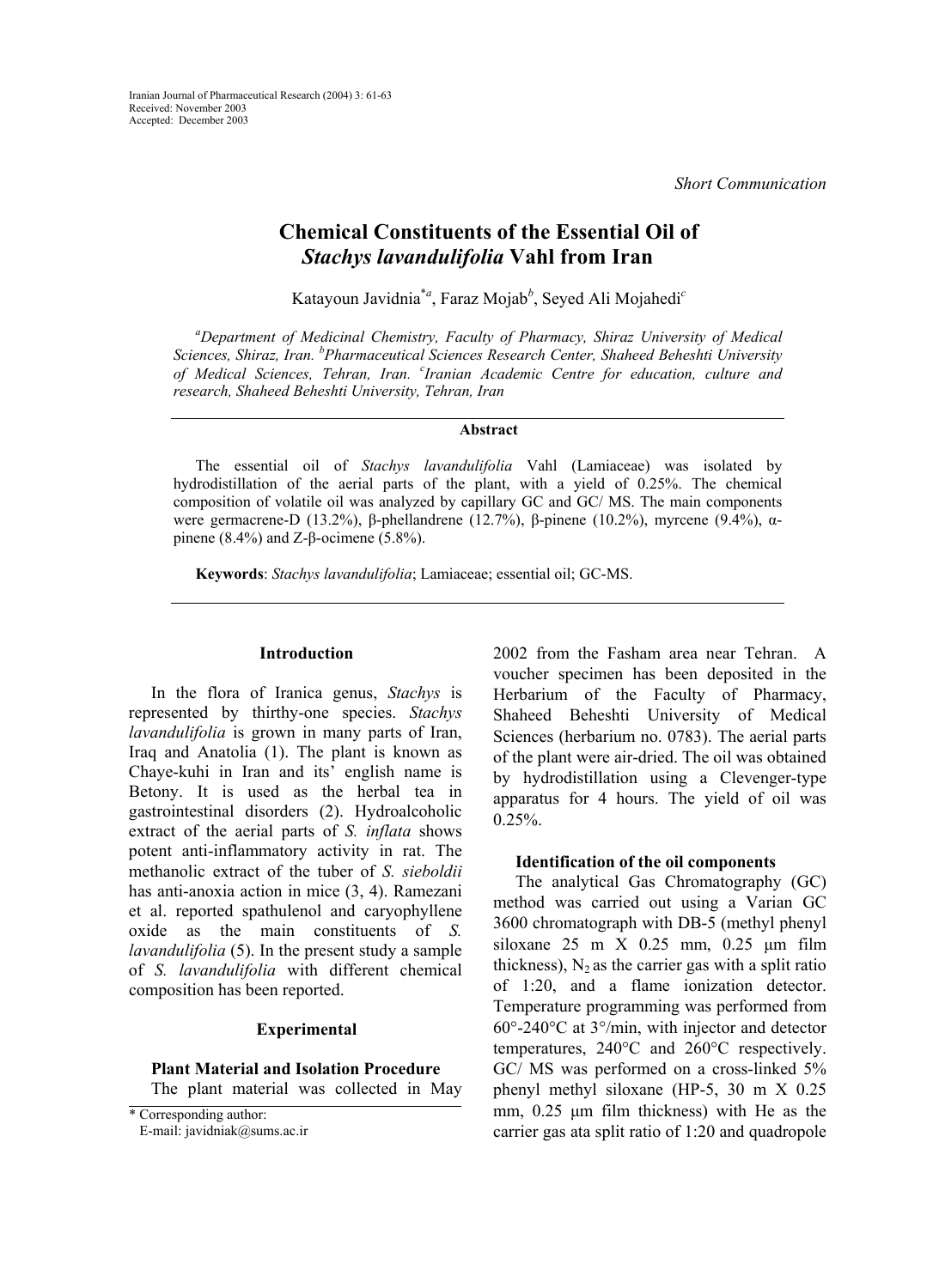mass spectrometer (Helwett- Packard 6890) operating at 70 eV ionization energy. EIMS spectra were obtained in the scan mode at m/e range of 35-400 amu. The chromatographic conditions were as above. Retention indices were determined by using retention times of nalkanes, which has been injected after the oil, under the same chromatographic conditions. The retention indices for all the components were determined according to the Van Den Dool method using n-alkanes as standard (6). The constituents were identified by comparison of retention indices (RRI, HP-5) with those reported in the literature and by comparison of their mass spectra with those held in Wiley library of mass spectra or with the published mass spectra  $(7,8)$ .

# **Results and Discussion**

The yield of the oil obtained from *S. lavandulifoila* was 0.25%. The yield of the oils extracted from other species were, 0.18% from *S. setifera* ssp. *iranica* 0.18% from *S. chrysantha,* and 0.12% from *S.candida* (9, 10). The *S. lavandulifolia* oil was examined by GC and GC-MS. The list of compounds identified in the oil of *S. lavandulifolia* can be seen in Table 1. Seventy-nine compounds were identified, representing 98.2% of the essential oil, in which the major components were germacrene-D (13.2%), β-phellandrene (12.7%), β-pinene (10.2%) myrcene (9.4%), αpinene  $(8.4\%)$  and Z-β-ocimene  $(5.8\%)$ . In a previous study the main components of the oil were reported to be spathulenol (35.0%) and caryophyllene oxide (25.6%), this finding was completely different from our study, in which only 1.5% spathulenol was present in the oil. The major component of the *S. obliqua* oil was germacrene-D, which was also the main component of the *S. lavandulifolia* oil (11). The main components of the oils of *S. aegiptica* (αpinene) and *S. glutinosa* (α-pinene and βphellandrene) were presented as the major components of the *S. lavandulifolia oil* (12,13)*.*  β-Pinene, one of the main components of *S. recta* and *S. balansae* oils, was present at an amount of 8.4% in *S. lavandulifolia* oil (14).

|  |  | Table 1. Composition of the essential oil of Stachys |  |  |  |  |  |  |
|--|--|------------------------------------------------------|--|--|--|--|--|--|
|--|--|------------------------------------------------------|--|--|--|--|--|--|

| lavandulifolia.     |                                           |              |            |
|---------------------|-------------------------------------------|--------------|------------|
| Peak no.            | Compound name                             | RI           | % in oil   |
| 1<br>$\overline{c}$ | Hexanal                                   | 800          | t          |
| 3                   | E-2-Hexenal<br>Heptanal                   | 850<br>900   | 0.1<br>t   |
| $\overline{4}$      | $\alpha$ -Thujene                         | 928          | 0.5        |
| 5                   | a-Pinene                                  | 937          | 8.4        |
| 6                   | Camphene                                  | 949          | 0.3        |
| 7                   | Sabinene                                  | 974          | 0.3        |
| 8                   | <b>B-Pinene</b>                           | 982          | 10.2       |
| 9<br>10             | Myrcene<br>α-Phellandrene                 | 995<br>1006  | 9.4<br>t   |
| 11                  | δ-3-Carene                                | 1011         | 0.2        |
| 12                  | $\alpha$ -Terpinene                       | 1017         | 0.5        |
| 13                  | <b>ß-Phellandrene</b>                     | 1033         | 12.7       |
| 14                  | Z-β-Ocimene                               | 1043         | 5.8        |
| 15                  | $E$ - $\beta$ -Ocimene                    | 1050         | 0.9        |
| 16<br>17            | $\gamma$ -Terpinene<br>Z-Sabinene-hydrate | 1061<br>1068 | 1.4<br>0.2 |
| 18                  | Terpinolene                               | 1088         | 0.3        |
| 19                  | Linalool                                  | 1101         | 0.5        |
| 20                  | Nonanal                                   | 1104         | 0.1        |
| 21                  | $p$ -menth-2-en-1-ol                      | 1120         | 0.1        |
| 22                  | $\alpha$ -Campholene aldehyde             | 1125         | 0.1        |
| 23<br>24            | allo-ocimene                              | 1128         | 0.2        |
| 25                  | E-Pinocarveol<br>E-verbenol               | 1137<br>1143 | 0.2<br>0.1 |
| 26                  | pinocarvone                               | 1160         | 0.1        |
| 27                  | borneol                                   | 1165         | t          |
| 28                  | terpinen-4-ol                             | 1177         | 0.3        |
| 29                  | $\alpha$ -Terpineol                       | 1190         | 0.3        |
| 30                  | methyl salicylate                         | 1192         | t          |
| 31                  | myrtenal                                  | 1195         | 0.2        |
| 32<br>33            | $+$ myrtenol<br>$\beta$ -cyclocitral      | 1218         | t          |
| 34                  | nerol                                     | 1226         | t          |
| 35                  | cuminal                                   | 1237         | 0.1        |
| 36                  | geraniol                                  | 1254         | 0.1        |
| 37                  | bornyl acetate                            | 1283         | t          |
| 38                  | E-anethole                                | 1285         | 0.6        |
| 39                  | $p$ -cymen-7-ol                           | 1290         | t          |
| 40<br>41            | δ-elemene<br>$\alpha$ -cubebene           | 1337<br>1348 | 0.1<br>0.1 |
| 42                  | eugenol                                   | 1357         | 0.1        |
| 43                  | cyclosativene                             | 1365         | 0.2        |
| 44                  | $\alpha$ -copaene                         | 1378         | 4.4        |
| 45                  | $\beta$ -bourbonene                       | 1382         | 0.5        |
| 46                  | β-elemene                                 | 1391         | 1.3        |
| 47<br>48            | Z-jasmone                                 | 1394<br>1406 | t<br>0.2   |
| 49                  | $\alpha$ -gurjunene<br>β-caryophyllene    | 1415         | t          |
| 50                  | $E-a$ -bergamotene                        | 1433         | 0.7        |
| 51                  | $Z$ - $\beta$ -Farnesene                  | 1441         | 0.8        |
| 52                  | $\alpha$ -humulene                        | 1450         | 0.2        |
| 53                  | E-β-Farnesene                             | 1458         | 3.4        |
| 54                  | germacrene-D                              | 1480         | 13.2       |
| 55<br>56            | bicyclogermacrene<br>β-bisabolene         | 1498<br>1508 | 4.0<br>0.8 |
| 57                  | γ-cadinene                                | 1513         | 0.5        |
| 58                  | δ-cadinene                                | 1526         | 3.1        |
| 59                  | cadina-1,4-diene                          | 1531         | 0.1        |
| 60                  | $\alpha$ -cadinene                        | 1536         | 0.1        |
| 61                  | <b>B-calacorene</b>                       | 1560         | 0.1        |
| 62<br>63            | Spathulenol<br>globulol                   | 1577<br>1583 | 1.8<br>0.2 |
| 64                  | T-cadinol                                 | 1642         | 1.0        |
| 65                  | α-muurolol                                | 1647         | 0.3        |
| 66                  | valeranone                                | 1672         | 0.5        |
| 67                  | α-bisabolol                               | 1685         | 0.9        |
| 68                  | heptadecane                               | 1697         | 0.1        |
| 69                  | benzyl benzoate                           | 1763         | 0.2        |
| 70<br>71            | methyl hexadecanoate<br>palmitic acid     | 1924<br>1975 | t<br>0.3   |
| 72                  | trans-phytol                              | 2116         | 3.1        |
| 73                  | octadecanoic acid                         | 2178         | 0.1        |
| 74                  | docosane                                  | 2197         | 0.1        |
| 75                  | tricosane                                 | 2298         | 0.2        |
| 76                  | tetracosane                               | 2399         | t          |
| 77<br>78            | hexacosane                                | 2595<br>2696 | 0.1<br>t   |
| 79                  | heptacosane<br>octacosane                 | 2795         | 0.8        |
| monoterpenes        |                                           |              | 54.0%      |
| sesquiterpenes      |                                           |              | 38.6%      |

t=trace  $(<0.05\%)$